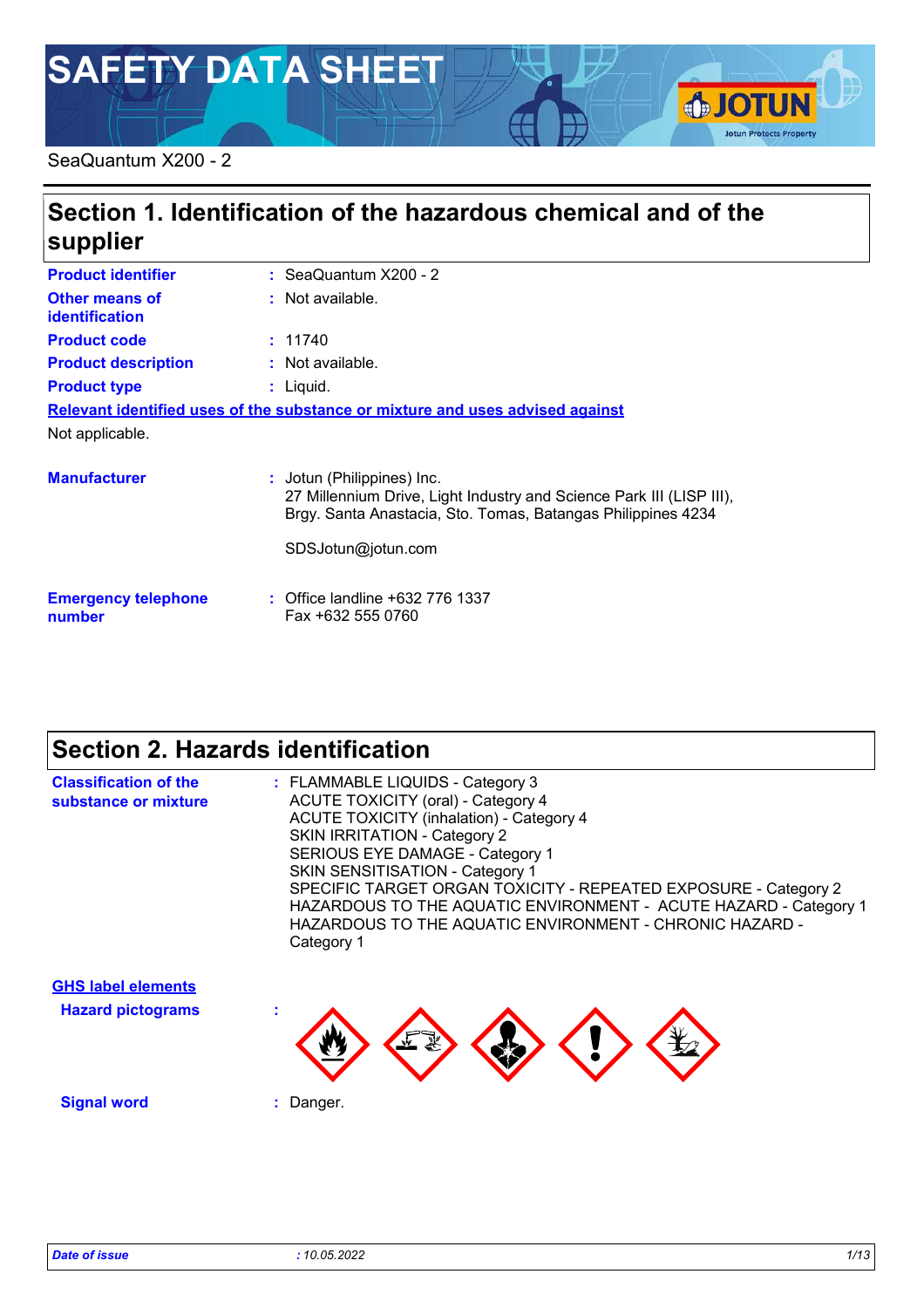### **Section 2. Hazards identification**

| : H226 - Flammable liquid and vapour.<br><b>Hazard statements</b><br>H302 + H332 - Harmful if swallowed or if inhaled.<br>H315 - Causes skin irritation.<br>H317 - May cause an allergic skin reaction.<br>H318 - Causes serious eye damage.<br>H373 - May cause damage to organs through prolonged or repeated exposure.<br>(nervous system)<br>H410 - Very toxic to aquatic life with long lasting effects.<br><b>Precautionary statements</b><br><b>Prevention</b><br>: P280 - Wear protective gloves. Wear eye or face protection.<br>P210 - Keep away from heat, hot surfaces, sparks, open flames and other ignition<br>sources. No smoking.<br>P273 - Avoid release to the environment.<br>P260 - Do not breathe vapour.<br>P270 - Do not eat, drink or smoke when using this product.<br>: P391 - Collect spillage.<br><b>Response</b><br>P314 - Get medical advice/attention if you feel unwell.<br>P304 + P312 - IF INHALED: Call a POISON CENTER or doctor if you feel unwell.<br>P362 - Take off contaminated clothing and wash before reuse.<br>P363 - Wash contaminated clothing before reuse.<br>P302 + P352 - IF ON SKIN: Wash with plenty of water.<br>P333 + P313 - If skin irritation or rash occurs: Get medical advice or attention.<br>P305 + P351 + P338, P310 - IF IN EYES: Rinse cautiously with water for several<br>minutes. Remove contact lenses, if present and easy to do. Continue rinsing.<br>Immediately call a POISON CENTER or doctor.<br>: P403 + P235 - Store in a well-ventilated place. Keep cool.<br><b>Storage</b><br><b>Disposal</b><br>: P501 - Dispose of contents and container in accordance with all local, regional,<br>national and international regulations.<br>: IMO Antifouling System Convention compliant (AFS/CONF/26).<br>In compliance<br>: None known.<br>Other hazards which do not |                          |  |
|--------------------------------------------------------------------------------------------------------------------------------------------------------------------------------------------------------------------------------------------------------------------------------------------------------------------------------------------------------------------------------------------------------------------------------------------------------------------------------------------------------------------------------------------------------------------------------------------------------------------------------------------------------------------------------------------------------------------------------------------------------------------------------------------------------------------------------------------------------------------------------------------------------------------------------------------------------------------------------------------------------------------------------------------------------------------------------------------------------------------------------------------------------------------------------------------------------------------------------------------------------------------------------------------------------------------------------------------------------------------------------------------------------------------------------------------------------------------------------------------------------------------------------------------------------------------------------------------------------------------------------------------------------------------------------------------------------------------------------------------------------------------------------------------------------------------------------------------------|--------------------------|--|
|                                                                                                                                                                                                                                                                                                                                                                                                                                                                                                                                                                                                                                                                                                                                                                                                                                                                                                                                                                                                                                                                                                                                                                                                                                                                                                                                                                                                                                                                                                                                                                                                                                                                                                                                                                                                                                                  |                          |  |
|                                                                                                                                                                                                                                                                                                                                                                                                                                                                                                                                                                                                                                                                                                                                                                                                                                                                                                                                                                                                                                                                                                                                                                                                                                                                                                                                                                                                                                                                                                                                                                                                                                                                                                                                                                                                                                                  |                          |  |
|                                                                                                                                                                                                                                                                                                                                                                                                                                                                                                                                                                                                                                                                                                                                                                                                                                                                                                                                                                                                                                                                                                                                                                                                                                                                                                                                                                                                                                                                                                                                                                                                                                                                                                                                                                                                                                                  |                          |  |
|                                                                                                                                                                                                                                                                                                                                                                                                                                                                                                                                                                                                                                                                                                                                                                                                                                                                                                                                                                                                                                                                                                                                                                                                                                                                                                                                                                                                                                                                                                                                                                                                                                                                                                                                                                                                                                                  |                          |  |
|                                                                                                                                                                                                                                                                                                                                                                                                                                                                                                                                                                                                                                                                                                                                                                                                                                                                                                                                                                                                                                                                                                                                                                                                                                                                                                                                                                                                                                                                                                                                                                                                                                                                                                                                                                                                                                                  |                          |  |
|                                                                                                                                                                                                                                                                                                                                                                                                                                                                                                                                                                                                                                                                                                                                                                                                                                                                                                                                                                                                                                                                                                                                                                                                                                                                                                                                                                                                                                                                                                                                                                                                                                                                                                                                                                                                                                                  |                          |  |
|                                                                                                                                                                                                                                                                                                                                                                                                                                                                                                                                                                                                                                                                                                                                                                                                                                                                                                                                                                                                                                                                                                                                                                                                                                                                                                                                                                                                                                                                                                                                                                                                                                                                                                                                                                                                                                                  |                          |  |
|                                                                                                                                                                                                                                                                                                                                                                                                                                                                                                                                                                                                                                                                                                                                                                                                                                                                                                                                                                                                                                                                                                                                                                                                                                                                                                                                                                                                                                                                                                                                                                                                                                                                                                                                                                                                                                                  | result in classification |  |

**Sumusunod :** IMO Antifouling System Convention compliant (AFS/CONF/26)

# **Section 3. Composition and information of the ingredients of the hazardous chemical**

| Substance/mixture                              | : Mixture        |
|------------------------------------------------|------------------|
| <b>Other means of</b><br><b>identification</b> | : Not available. |

#### **CAS number/other identifiers**

| <b>CAS number</b>   | : Not applicable. |
|---------------------|-------------------|
| <b>EC</b> number    | : Mixture.        |
| <b>Product code</b> | : 11740           |

| <b>Ingredient name</b>      | $\frac{9}{6}$ | <b>CAS number</b> |
|-----------------------------|---------------|-------------------|
| dicopper oxide              | ≤60           | 1317-39-1         |
| xylene                      | $\leq 30$     | 1330-20-7         |
| ethylbenzene                | $\leq 5$      | 100-41-4          |
| zinc oxide                  | 1≤5           | 1314-13-2         |
| colophony                   | $\leq 5$      | 8050-09-7         |
| hydrocarbons, C9, aromatics | 5≤ا           | 64742-95-6        |
| copper pyrithione           | 5⊃            | 14915-37-8        |

**There are no additional ingredients present which, within the current knowledge of the supplier and in the concentrations applicable, are classified as hazardous to health or the environment and hence require reporting in this section.**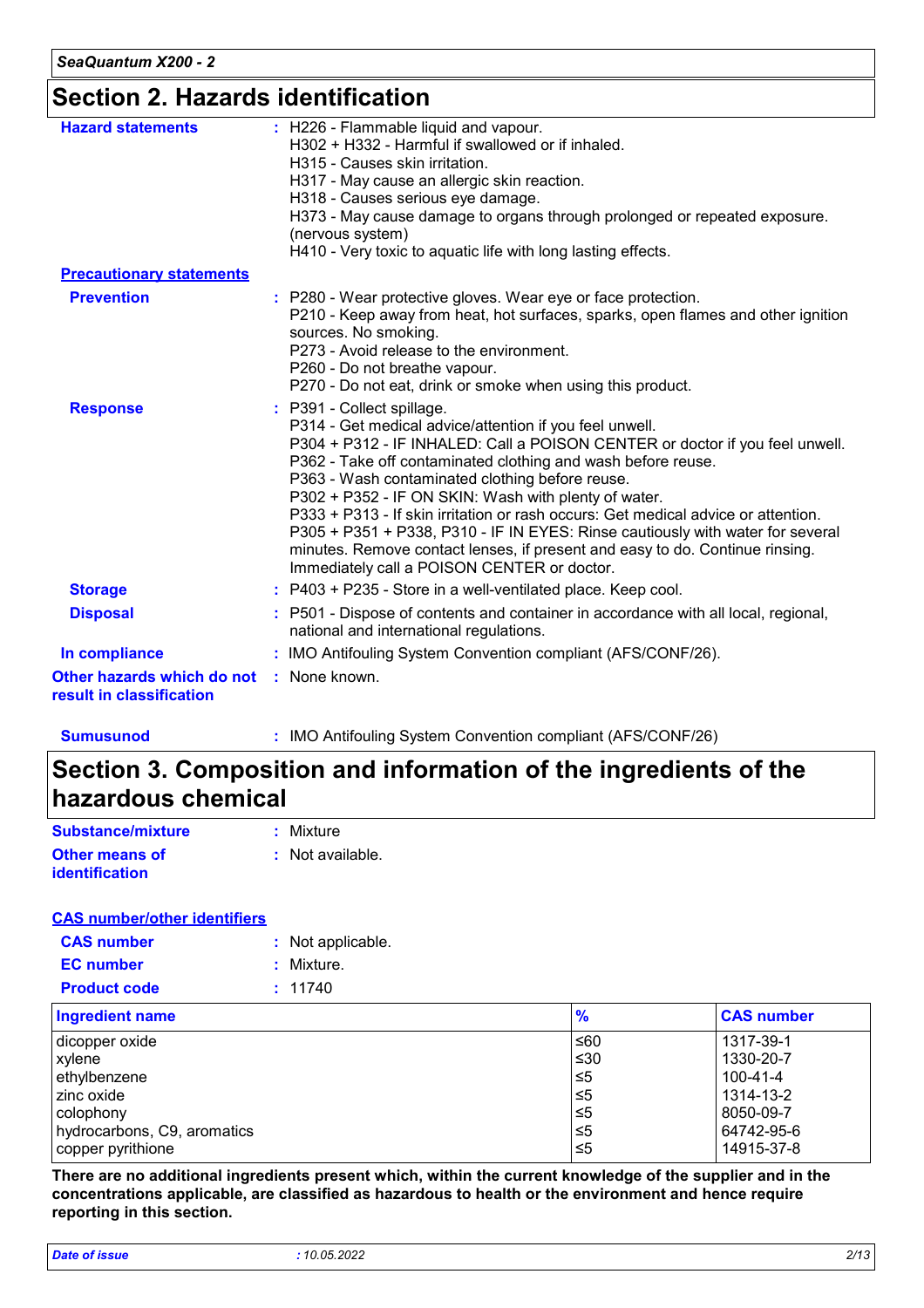### **Section 3. Composition and information of the ingredients of the hazardous chemical**

**Occupational exposure limits, if available, are listed in Section 8.**

### **Section 4. First aid measures**

| <b>Description of necessary first aid measures</b> |                                                                                                                                                                                                                                                                                                                                                                                                                                                                                                                                                                                                                                                                                                                                                                                                                                                                                                               |  |
|----------------------------------------------------|---------------------------------------------------------------------------------------------------------------------------------------------------------------------------------------------------------------------------------------------------------------------------------------------------------------------------------------------------------------------------------------------------------------------------------------------------------------------------------------------------------------------------------------------------------------------------------------------------------------------------------------------------------------------------------------------------------------------------------------------------------------------------------------------------------------------------------------------------------------------------------------------------------------|--|
| <b>Eye contact</b>                                 | : Get medical attention immediately. Call a poison center or physician. Immediately<br>flush eyes with plenty of water, occasionally lifting the upper and lower eyelids.<br>Check for and remove any contact lenses. Continue to rinse for at least 10 minutes.<br>Chemical burns must be treated promptly by a physician.                                                                                                                                                                                                                                                                                                                                                                                                                                                                                                                                                                                   |  |
| <b>Inhalation</b>                                  | Get medical attention immediately. Call a poison center or physician. Remove<br>victim to fresh air and keep at rest in a position comfortable for breathing. If it is<br>suspected that fumes are still present, the rescuer should wear an appropriate mask<br>or self-contained breathing apparatus. If not breathing, if breathing is irregular or if<br>respiratory arrest occurs, provide artificial respiration or oxygen by trained personnel.<br>It may be dangerous to the person providing aid to give mouth-to-mouth<br>resuscitation. If unconscious, place in recovery position and get medical attention<br>immediately. Maintain an open airway. Loosen tight clothing such as a collar, tie,<br>belt or waistband. In case of inhalation of decomposition products in a fire,<br>symptoms may be delayed. The exposed person may need to be kept under<br>medical surveillance for 48 hours. |  |
| <b>Skin contact</b>                                | Get medical attention immediately. Call a poison center or physician. Wash with<br>plenty of soap and water. Remove contaminated clothing and shoes. Wash<br>contaminated clothing thoroughly with water before removing it, or wear gloves.<br>Continue to rinse for at least 10 minutes. Chemical burns must be treated promptly<br>by a physician. In the event of any complaints or symptoms, avoid further exposure.<br>Wash clothing before reuse. Clean shoes thoroughly before reuse.                                                                                                                                                                                                                                                                                                                                                                                                                 |  |
| <b>Ingestion</b>                                   | Get medical attention immediately. Call a poison center or physician. Wash out<br>mouth with water. Remove dentures if any. If material has been swallowed and the<br>exposed person is conscious, give small quantities of water to drink. Stop if the<br>exposed person feels sick as vomiting may be dangerous. Do not induce vomiting<br>unless directed to do so by medical personnel. If vomiting occurs, the head should<br>be kept low so that vomit does not enter the lungs. Chemical burns must be treated<br>promptly by a physician. Never give anything by mouth to an unconscious person.<br>If unconscious, place in recovery position and get medical attention immediately.<br>Maintain an open airway. Loosen tight clothing such as a collar, tie, belt or<br>waistband.                                                                                                                  |  |

#### **Most important symptoms/effects, acute and delayed**

| <b>Potential acute health effects</b> |                                                                                                          |  |
|---------------------------------------|----------------------------------------------------------------------------------------------------------|--|
| <b>Eye contact</b>                    | : Causes serious eye damage.                                                                             |  |
| <b>Inhalation</b>                     | $:$ Harmful if inhaled.                                                                                  |  |
| <b>Skin contact</b>                   | : Causes skin irritation. May cause an allergic skin reaction.                                           |  |
| Ingestion                             | : Harmful if swallowed.                                                                                  |  |
| <b>Over-exposure signs/symptoms</b>   |                                                                                                          |  |
| <b>Eye contact</b>                    | : Adverse symptoms may include the following:<br>pain<br>watering<br>redness                             |  |
| <b>Inhalation</b>                     | : No specific data.                                                                                      |  |
| <b>Skin contact</b>                   | $:$ Adverse symptoms may include the following:<br>pain or irritation<br>redness<br>blistering may occur |  |
| <b>Ingestion</b>                      | : Adverse symptoms may include the following:<br>stomach pains                                           |  |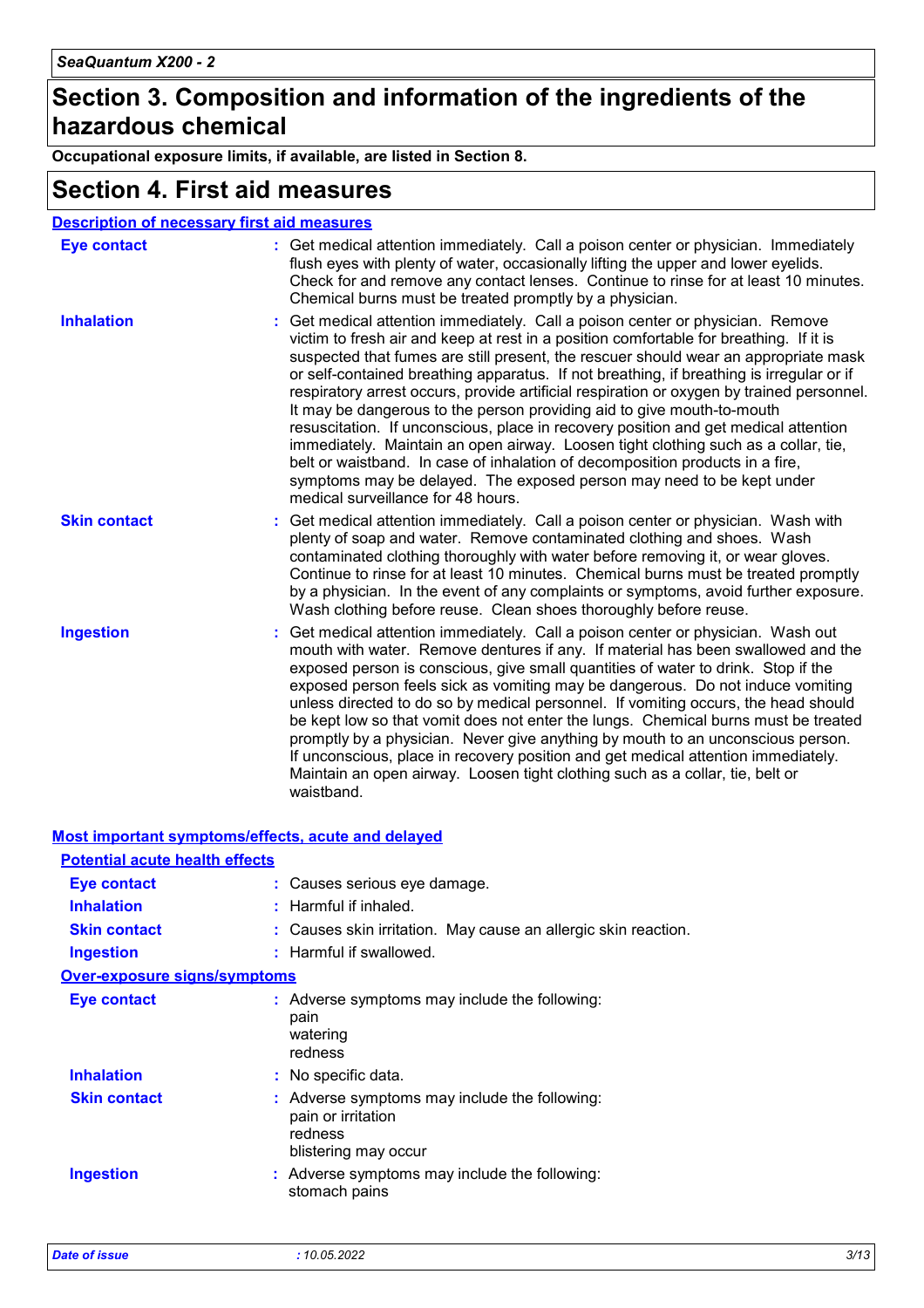# **Section 4. First aid measures**

| Indication of immediate medical attention and special treatment needed, if necessary |                                                                                                                                                                                                                                                                                                                                                                                                                 |  |
|--------------------------------------------------------------------------------------|-----------------------------------------------------------------------------------------------------------------------------------------------------------------------------------------------------------------------------------------------------------------------------------------------------------------------------------------------------------------------------------------------------------------|--|
| <b>Notes to physician</b>                                                            | : In case of inhalation of decomposition products in a fire, symptoms may be delayed.<br>The exposed person may need to be kept under medical surveillance for 48 hours.                                                                                                                                                                                                                                        |  |
| <b>Specific treatments</b>                                                           | : No specific treatment.                                                                                                                                                                                                                                                                                                                                                                                        |  |
| <b>Protection of first-aiders</b>                                                    | : No action shall be taken involving any personal risk or without suitable training. If it<br>is suspected that fumes are still present, the rescuer should wear an appropriate<br>mask or self-contained breathing apparatus. It may be dangerous to the person<br>providing aid to give mouth-to-mouth resuscitation. Wash contaminated clothing<br>thoroughly with water before removing it, or wear gloves. |  |

| See toxicological information (Section 11) |  |
|--------------------------------------------|--|
|--------------------------------------------|--|

#### **Section 5. Firefighting measures Extinguishing media Suitable extinguishing :**

| <b>Suitable extinguishing</b><br>media                   | : Use dry chemical, $CO2$ , water spray (fog) or foam.                                                                                                                                                                                                                                                                                                                                                                                |
|----------------------------------------------------------|---------------------------------------------------------------------------------------------------------------------------------------------------------------------------------------------------------------------------------------------------------------------------------------------------------------------------------------------------------------------------------------------------------------------------------------|
| <b>Unsuitable extinguishing</b><br>media                 | : Do not use water jet.                                                                                                                                                                                                                                                                                                                                                                                                               |
| <b>Specific hazards arising</b><br>from the chemical     | : Flammable liquid and vapour. Runoff to sewer may create fire or explosion hazard.<br>In a fire or if heated, a pressure increase will occur and the container may burst, with<br>the risk of a subsequent explosion. This material is very toxic to aquatic life with<br>long lasting effects. Fire water contaminated with this material must be contained<br>and prevented from being discharged to any waterway, sewer or drain. |
| <b>Hazardous thermal</b><br>decomposition products       | : Decomposition products may include the following materials:<br>carbon dioxide<br>carbon monoxide<br>nitrogen oxides<br>sulfur oxides<br>metal oxide/oxides                                                                                                                                                                                                                                                                          |
| <b>Special protective actions</b><br>for fire-fighters   | : Promptly isolate the scene by removing all persons from the vicinity of the incident if<br>there is a fire. No action shall be taken involving any personal risk or without<br>suitable training. Move containers from fire area if this can be done without risk.<br>Use water spray to keep fire-exposed containers cool.                                                                                                         |
| <b>Special protective</b><br>equipment for fire-fighters | : Fire-fighters should wear appropriate protective equipment and self-contained<br>breathing apparatus (SCBA) with a full face-piece operated in positive pressure<br>mode.                                                                                                                                                                                                                                                           |

# **Section 6. Accidental release measures**

|                                  | Personal precautions, protective equipment and emergency procedures                                                                                                                                                                                                                                                                                                                                                                                                                           |
|----------------------------------|-----------------------------------------------------------------------------------------------------------------------------------------------------------------------------------------------------------------------------------------------------------------------------------------------------------------------------------------------------------------------------------------------------------------------------------------------------------------------------------------------|
| For non-emergency<br>personnel   | : No action shall be taken involving any personal risk or without suitable training.<br>Evacuate surrounding areas. Keep unnecessary and unprotected personnel from<br>entering. Do not touch or walk through spilt material. Shut off all ignition sources.<br>No flares, smoking or flames in hazard area. Do not breathe vapour or mist.<br>Provide adequate ventilation. Wear appropriate respirator when ventilation is<br>inadequate. Put on appropriate personal protective equipment. |
| For emergency responders         | : If specialised clothing is required to deal with the spillage, take note of any<br>information in Section 8 on suitable and unsuitable materials. See also the<br>information in "For non-emergency personnel".                                                                                                                                                                                                                                                                             |
| <b>Environmental precautions</b> | : Avoid dispersal of spilt material and runoff and contact with soil, waterways, drains<br>and sewers. Inform the relevant authorities if the product has caused environmental<br>pollution (sewers, waterways, soil or air). Water polluting material. May be harmful<br>to the environment if released in large quantities. Collect spillage.                                                                                                                                               |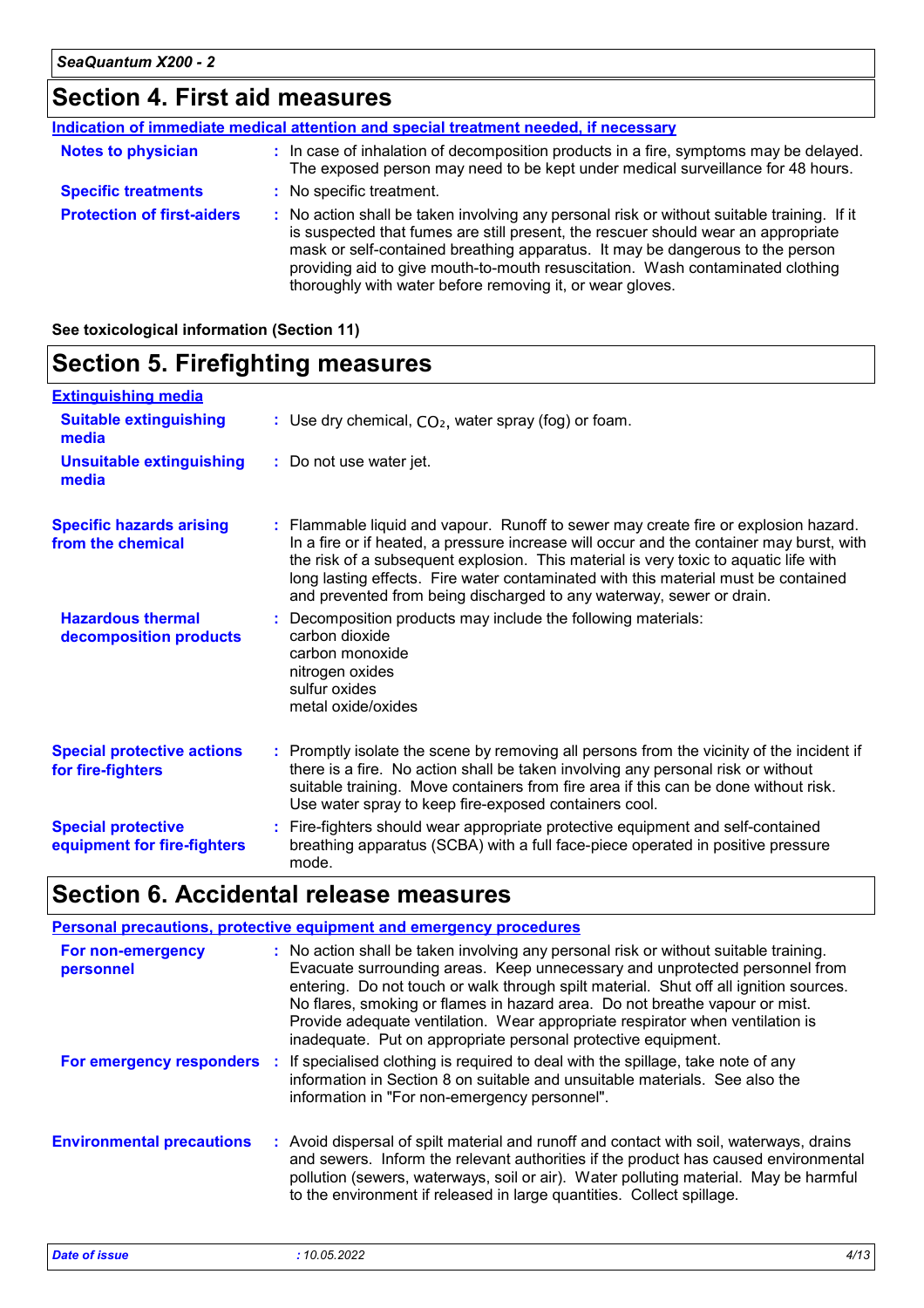### **Section 6. Accidental release measures**

#### **Methods and material for containment and cleaning up**

| <b>Small spill</b> | : Stop leak if without risk. Move containers from spill area. Use spark-proof tools and<br>explosion-proof equipment. Dilute with water and mop up if water-soluble.<br>Alternatively, or if water-insoluble, absorb with an inert dry material and place in an<br>appropriate waste disposal container. Dispose of via a licensed waste disposal<br>contractor.                                                                                                                                                                                                                                                                                                                                                                                                        |
|--------------------|-------------------------------------------------------------------------------------------------------------------------------------------------------------------------------------------------------------------------------------------------------------------------------------------------------------------------------------------------------------------------------------------------------------------------------------------------------------------------------------------------------------------------------------------------------------------------------------------------------------------------------------------------------------------------------------------------------------------------------------------------------------------------|
| <b>Large spill</b> | : Stop leak if without risk. Move containers from spill area. Use spark-proof tools and<br>explosion-proof equipment. Approach the release from upwind. Prevent entry into<br>sewers, water courses, basements or confined areas. Wash spillages into an<br>effluent treatment plant or proceed as follows. Contain and collect spillage with non-<br>combustible, absorbent material e.g. sand, earth, vermiculite or diatomaceous earth<br>and place in container for disposal according to local regulations (see Section 13).<br>Dispose of via a licensed waste disposal contractor. Contaminated absorbent<br>material may pose the same hazard as the spilt product. Note: see Section 1 for<br>emergency contact information and Section 13 for waste disposal. |

### **Section 7. Handling and storage**

#### **Precautions for safe handling**

| <b>Protective measures</b>                                                       | : Put on appropriate personal protective equipment (see Section 8). Persons with a<br>history of skin sensitization problems should not be employed in any process in<br>which this product is used. Do not get in eyes or on skin or clothing. Do not breathe<br>vapour or mist. Do not ingest. Avoid release to the environment. Use only with<br>adequate ventilation. Wear appropriate respirator when ventilation is inadequate.<br>Do not enter storage areas and confined spaces unless adequately ventilated. Keep<br>in the original container or an approved alternative made from a compatible material,<br>kept tightly closed when not in use. Store and use away from heat, sparks, open<br>flame or any other ignition source. Use explosion-proof electrical (ventilating,<br>lighting and material handling) equipment. Use only non-sparking tools. Take<br>precautionary measures against electrostatic discharges. Empty containers retain<br>product residue and can be hazardous. Do not reuse container. |
|----------------------------------------------------------------------------------|---------------------------------------------------------------------------------------------------------------------------------------------------------------------------------------------------------------------------------------------------------------------------------------------------------------------------------------------------------------------------------------------------------------------------------------------------------------------------------------------------------------------------------------------------------------------------------------------------------------------------------------------------------------------------------------------------------------------------------------------------------------------------------------------------------------------------------------------------------------------------------------------------------------------------------------------------------------------------------------------------------------------------------|
| <b>Advice on general</b><br>occupational hygiene                                 | : Eating, drinking and smoking should be prohibited in areas where this material is<br>handled, stored and processed. Workers should wash hands and face before<br>eating, drinking and smoking. Remove contaminated clothing and protective<br>equipment before entering eating areas. See also Section 8 for additional<br>information on hygiene measures.                                                                                                                                                                                                                                                                                                                                                                                                                                                                                                                                                                                                                                                                   |
| <b>Conditions for safe storage,</b><br>including any<br><b>incompatibilities</b> | Store in accordance with local regulations. Store in a segregated and approved<br>area. Store in original container protected from direct sunlight in a dry, cool and well-<br>ventilated area, away from incompatible materials (see Section 10) and food and<br>drink. Store locked up. Eliminate all ignition sources. Separate from oxidising<br>materials. Keep container tightly closed and sealed until ready for use. Containers<br>that have been opened must be carefully resealed and kept upright to prevent<br>leakage. Do not store in unlabelled containers. Use appropriate containment to<br>avoid environmental contamination. See Section 10 for incompatible materials<br>before handling or use.                                                                                                                                                                                                                                                                                                           |

### **Section 8. Exposure controls/personal protection**

#### **Control parameters**

#### **Occupational exposure limits**

| <b>Ingredient name</b>       | <b>Exposure limits</b>                         |
|------------------------------|------------------------------------------------|
| dicopper oxide               | Schedule I USECHH 2000 (Malaysia,<br>4/2000).  |
|                              | TWA: 0.2 mg/m <sup>3</sup> 8 hours. Form: Fume |
| xylene                       | Schedule I USECHH 2000 (Malaysia,              |
|                              | 4/2000).                                       |
|                              | TWA: $434$ mg/m <sup>3</sup> 8 hours.          |
|                              | TWA: 100 ppm 8 hours.                          |
| Ethyl benzene                | Schedule I USECHH 2000 (Malaysia,              |
| Date of issue<br>:10.05.2022 | 5/13                                           |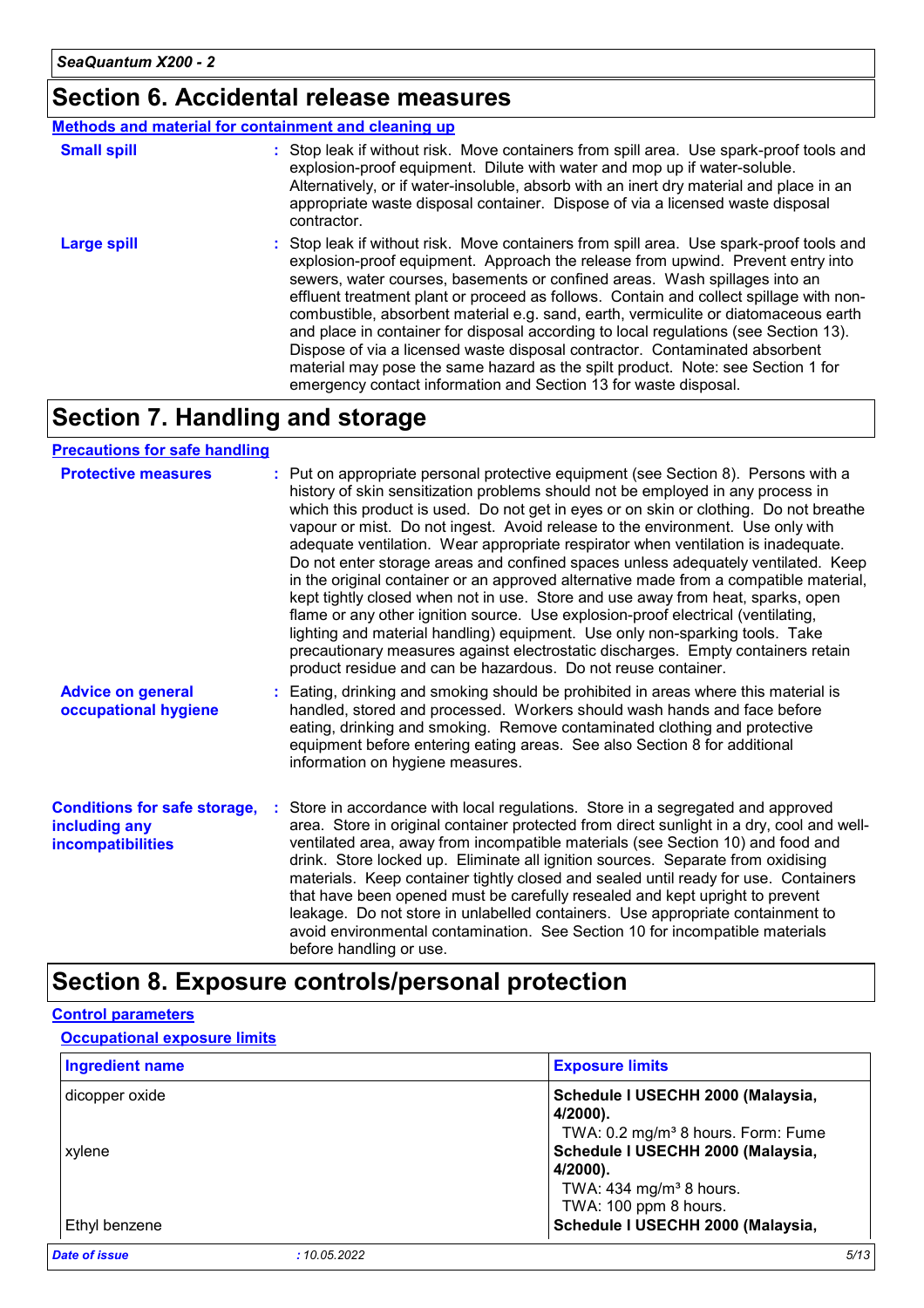# **Section 8. Exposure controls/personal protection**

|                   | 4/2000).                                              |
|-------------------|-------------------------------------------------------|
|                   | TWA: 100 ppm 8 hours.                                 |
|                   | TWA: $434$ mg/m <sup>3</sup> 8 hours.                 |
| colophony         | Schedule I USECHH 2000 (Malaysia,                     |
|                   | 4/2000). Skin sensitiser.                             |
| copper pyrithione | EH40/2005 WELs (United Kingdom (UK),                  |
|                   | $1/2020$ ).                                           |
|                   | STEL: 2 mg/m <sup>3</sup> , (as Cu) 15 minutes. Form: |
|                   | Dusts and Mists                                       |
|                   | TWA: 1 mg/m <sup>3</sup> , (as Cu) 8 hours. Form:     |
|                   | Dusts and Mists                                       |

| <b>Appropriate engineering</b><br>controls       | : Use only with adequate ventilation. Use process enclosures, local exhaust<br>ventilation or other engineering controls to keep worker exposure to airborne<br>contaminants below any recommended or statutory limits. The engineering controls<br>also need to keep gas, vapour or dust concentrations below any lower explosive<br>limits. Use explosion-proof ventilation equipment. |
|--------------------------------------------------|------------------------------------------------------------------------------------------------------------------------------------------------------------------------------------------------------------------------------------------------------------------------------------------------------------------------------------------------------------------------------------------|
| <b>Environmental exposure</b><br><b>controls</b> | : Emissions from ventilation or work process equipment should be checked to ensure<br>they comply with the requirements of environmental protection legislation. In some<br>cases, fume scrubbers, filters or engineering modifications to the process<br>equipment will be necessary to reduce emissions to acceptable levels.                                                          |

#### **Individual protection measures**

| <b>Hygiene measures</b>    | : Wash hands, forearms and face thoroughly after handling chemical products, before<br>eating, smoking and using the lavatory and at the end of the working period.<br>Appropriate techniques should be used to remove potentially contaminated clothing.<br>Contaminated work clothing should not be allowed out of the workplace. Wash<br>contaminated clothing before reusing. Ensure that eyewash stations and safety<br>showers are close to the workstation location.                                                                                                                                               |
|----------------------------|---------------------------------------------------------------------------------------------------------------------------------------------------------------------------------------------------------------------------------------------------------------------------------------------------------------------------------------------------------------------------------------------------------------------------------------------------------------------------------------------------------------------------------------------------------------------------------------------------------------------------|
| <b>Eye/face protection</b> | Safety eyewear complying to EN 166 should be used when a risk assessment<br>indicates this is necessary to avoid exposure to liquid splashes, mists, gases or<br>dusts. If contact is possible, the following protection should be worn, unless the<br>assessment indicates a higher degree of protection: chemical splash goggles and/<br>or face shield. If inhalation hazards exist, a full-face respirator may be required<br>instead.                                                                                                                                                                                |
| <b>Skin protection</b>     |                                                                                                                                                                                                                                                                                                                                                                                                                                                                                                                                                                                                                           |
| <b>Hand protection</b>     | : Chemical-resistant, impervious gloves complying with an approved standard should<br>be worn at all times when handling chemical products if a risk assessment indicates<br>this is necessary. Considering the parameters specified by the glove manufacturer,<br>check during use that the gloves are still retaining their protective properties. It<br>should be noted that the time to breakthrough for any glove material may be<br>different for different glove manufacturers. In the case of mixtures, consisting of<br>several substances, the protection time of the gloves cannot be accurately<br>estimated. |
|                            | There is no one glove material or combination of materials that will give unlimited<br>resistance to any individual or combination of chemicals.                                                                                                                                                                                                                                                                                                                                                                                                                                                                          |
|                            | The breakthrough time must be greater than the end use time of the product.<br>The instructions and information provided by the glove manufacturer on use,<br>storage, maintenance and replacement must be followed.                                                                                                                                                                                                                                                                                                                                                                                                      |
|                            | Gloves should be replaced regularly and if there is any sign of damage to the glove<br>material.                                                                                                                                                                                                                                                                                                                                                                                                                                                                                                                          |
|                            | Always ensure that gloves are free from defects and that they are stored and used<br>correctly.                                                                                                                                                                                                                                                                                                                                                                                                                                                                                                                           |
|                            | The performance or effectiveness of the glove may be reduced by physical/chemical<br>damage and poor maintenance.                                                                                                                                                                                                                                                                                                                                                                                                                                                                                                         |
|                            | Barrier creams may help to protect the exposed areas of the skin but should not be<br>applied once exposure has occurred.                                                                                                                                                                                                                                                                                                                                                                                                                                                                                                 |
|                            | Wear suitable gloves tested to EN374.<br>Not recommended, gloves (breakthrough time) < 1 hour: neoprene, butyl rubber,                                                                                                                                                                                                                                                                                                                                                                                                                                                                                                    |
| <b>Date of issue</b>       | : 10.05.2022<br>6/13                                                                                                                                                                                                                                                                                                                                                                                                                                                                                                                                                                                                      |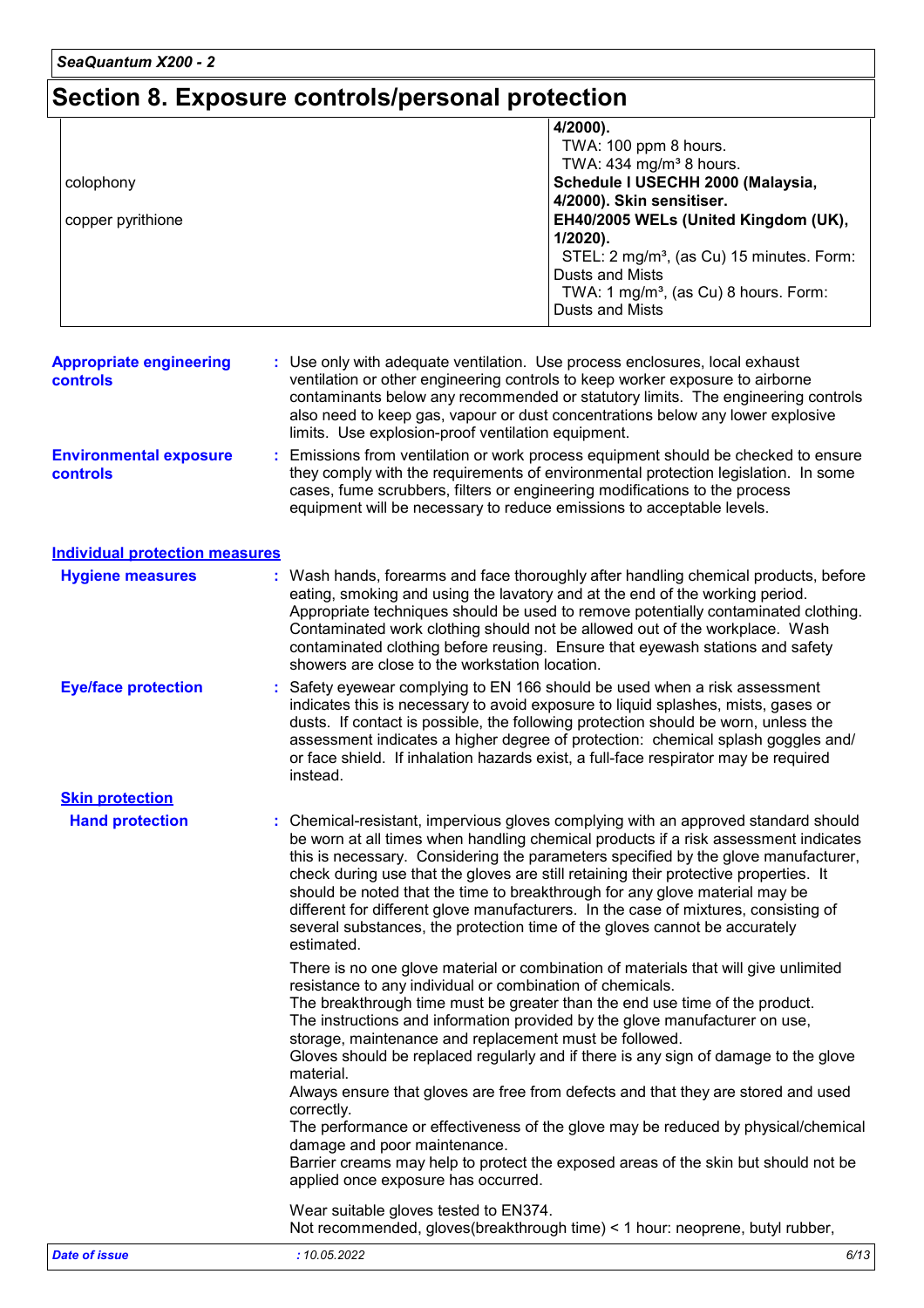### **Section 8. Exposure controls/personal protection**

|                               | <b>PVC</b><br>Recommended, gloves(breakthrough time) > 8 hours: nitrile rubber, 4H, Teflon,<br>polyvinyl alcohol (PVA)                                                                                                                                                                                                                                                                                                        |
|-------------------------------|-------------------------------------------------------------------------------------------------------------------------------------------------------------------------------------------------------------------------------------------------------------------------------------------------------------------------------------------------------------------------------------------------------------------------------|
| <b>Body protection</b>        | : Personal protective equipment for the body should be selected based on the task<br>being performed and the risks involved and should be approved by a specialist<br>before handling this product. When there is a risk of ignition from static electricity,<br>wear anti-static protective clothing. For the greatest protection from static<br>discharges, clothing should include anti-static overalls, boots and gloves. |
| <b>Other skin protection</b>  | : Appropriate footwear and any additional skin protection measures should be<br>selected based on the task being performed and the risks involved and should be<br>approved by a specialist before handling this product.                                                                                                                                                                                                     |
| <b>Respiratory protection</b> | : If workers are exposed to concentrations above the exposure limit, they must use a<br>respirator according to EN 140. Use respiratory mask with charcoal and dust filter<br>when spraying this product, according to EN 14387(as filter combination A2-P3). In<br>confined spaces, use compressed-air or fresh-air respiratory equipment. When use<br>of roller or brush, consider use of charcoalfilter.                   |

# **Section 9. Physical and chemical properties**

| <b>Appearance</b>                                 |                                                                                                                                       |
|---------------------------------------------------|---------------------------------------------------------------------------------------------------------------------------------------|
| <b>Physical state</b>                             | $:$ Liquid.                                                                                                                           |
| <b>Colour</b>                                     | $:$ Red                                                                                                                               |
| <b>Odour</b>                                      | : Characteristic.                                                                                                                     |
| <b>Odour threshold</b>                            | : Not applicable.                                                                                                                     |
| pH                                                | : Not applicable.                                                                                                                     |
| <b>Melting point</b>                              | : Not applicable.                                                                                                                     |
| <b>Boiling point</b>                              | : Lowest known value: $136.1^{\circ}$ C (277 $^{\circ}$ F) (ethylbenzene). Weighted average: $140.91^{\circ}$ C<br>$(285.6^{\circ}F)$ |
| <b>Flash point</b>                                | : Closed cup: 25°C (77°F)                                                                                                             |
| <b>Evaporation rate</b>                           | : Highest known value: 0.84 (ethylbenzene) Weighted average: 0.79 compared with<br>butyl acetate                                      |
| <b>Flammability (solid, gas)</b>                  | : Not applicable.                                                                                                                     |
| Lower and upper explosive<br>(flammable) limits   | $: 0.8 - 7.6\%$                                                                                                                       |
| <b>Vapour pressure</b>                            | : Highest known value: 1.2 kPa (9.3 mm Hg) (at $20^{\circ}$ C) (ethylbenzene). Weighted<br>average: 0.98 kPa (7.35 mm Hg) (at 20°C)   |
| <b>Vapour density</b>                             | : Highest known value: $3.7$ (Air = 1) (xylene). Weighted average: $3.7$ (Air = 1)                                                    |
| <b>Relative density</b>                           | : $1.936$ g/cm <sup>3</sup>                                                                                                           |
| <b>Solubility</b>                                 | : Insoluble in the following materials: cold water and hot water.                                                                     |
| <b>Partition coefficient: n-</b><br>octanol/water | : Not available.                                                                                                                      |
| <b>Auto-ignition temperature</b>                  | : Lowest known value: 280 to $470^{\circ}$ C (536 to 878 $^{\circ}$ F) (hydrocarbons, C9, aromatics).                                 |
| <b>Decomposition temperature</b>                  | : Not available.                                                                                                                      |
| <b>Viscosity</b>                                  | : Kinematic (40°C): $>20.5$ mm <sup>2</sup> /s ( $>20.5$ cSt)                                                                         |

# **Section 10. Stability and reactivity**

| <b>Reactivity</b>                                   | : No specific test data related to reactivity available for this product or its ingredients. |
|-----------------------------------------------------|----------------------------------------------------------------------------------------------|
| <b>Chemical stability</b>                           | : The product is stable.                                                                     |
| <b>Possibility of hazardous</b><br><b>reactions</b> | : Under normal conditions of storage and use, hazardous reactions will not occur.            |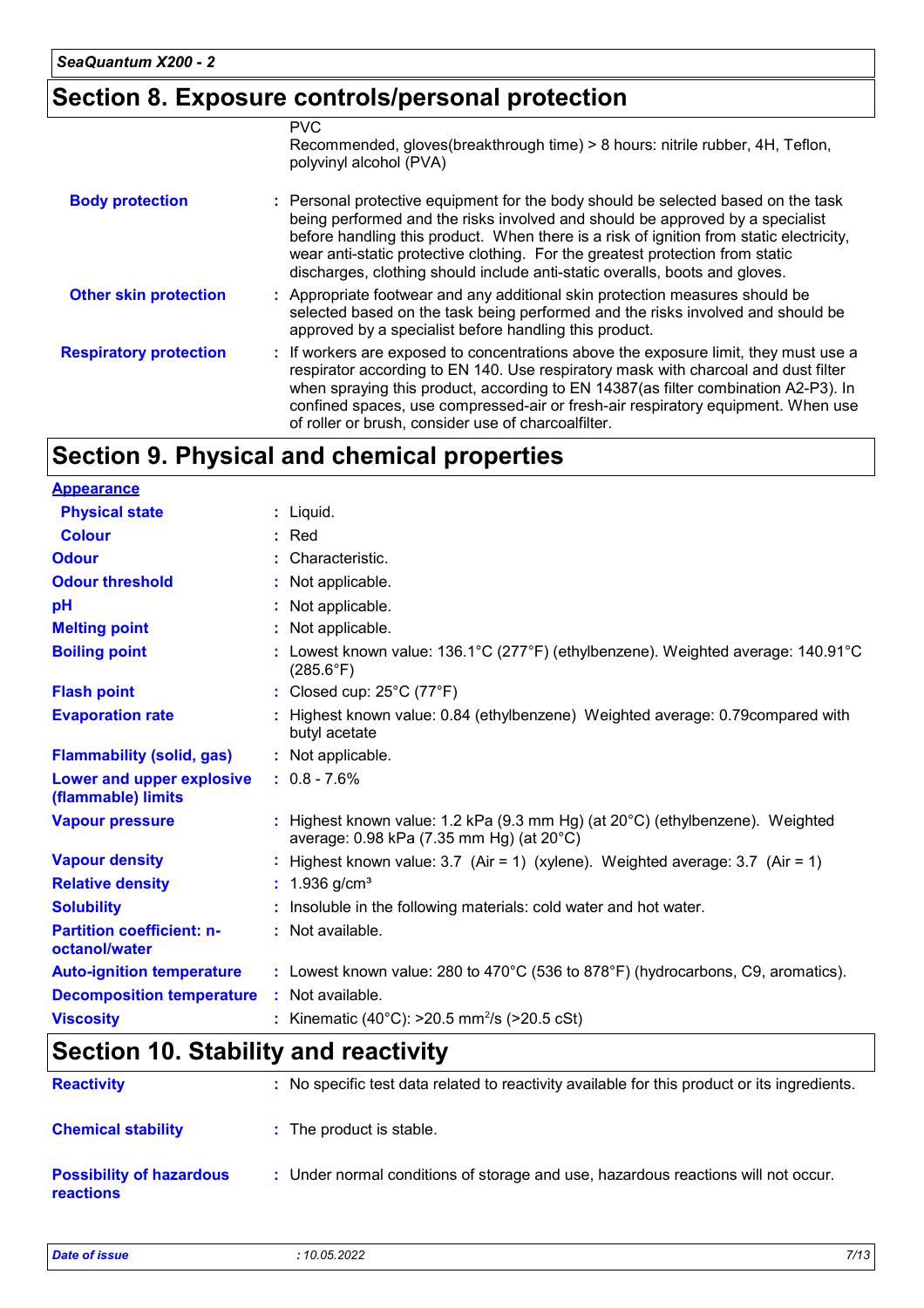# **Section 10. Stability and reactivity**

| <b>Conditions to avoid</b>                 | : Avoid all possible sources of ignition (spark or flame). Do not pressurise, cut, weld,<br>braze, solder, drill, grind or expose containers to heat or sources of ignition. |
|--------------------------------------------|------------------------------------------------------------------------------------------------------------------------------------------------------------------------------|
| <b>Incompatible materials</b>              | : Reactive or incompatible with the following materials:<br>oxidising materials                                                                                              |
| <b>Hazardous decomposition</b><br>products | : Under normal conditions of storage and use, hazardous decomposition products<br>should not be produced.                                                                    |

# **Section 11. Toxicological information**

#### **Information on toxicological effects**

#### **Acute toxicity**

| <b>Product/ingredient name</b> | <b>Result</b>                       | <b>Species</b> | <b>Dose</b>         | <b>Exposure</b> |
|--------------------------------|-------------------------------------|----------------|---------------------|-----------------|
| dicopper oxide                 | LC50 Inhalation Dusts and mists Rat |                | 3.34 mg/l           | 4 hours         |
|                                | LD50 Oral                           | Rat            | 1340 mg/kg          |                 |
| xylene                         | <b>LC50 Inhalation Vapour</b>       | Rat            | $20$ mg/l           | 4 hours         |
|                                | LD50 Oral                           | Rat            | 4300 mg/kg          |                 |
|                                | <b>TDLo Dermal</b>                  | Rabbit         | 4300 mg/kg          |                 |
| Ethyl benzene                  | <b>LC50 Inhalation Vapour</b>       | Rat - Male     | $17.8$ mg/l         | 4 hours         |
|                                | LD50 Dermal                         | Rabbit         | >5000 mg/kg         |                 |
|                                | LD50 Oral                           | Rat            | 3500 mg/kg          |                 |
| copper pyrithione              | LC50 Inhalation Dusts and mists Rat |                | $70 \text{ mg/m}^3$ | 4 hours         |
|                                | LD50 Dermal                         | Rabbit         | $300$ mg/kg         |                 |
|                                | LD50 Oral                           | Rat            | $200$ mg/kg         |                 |

#### **Irritation/Corrosion**

| <b>Product/ingredient name</b> | <b>Result</b>                         | <b>Species</b>                     | <b>Score</b> | <b>Exposure</b>            | <b>Observation</b> |
|--------------------------------|---------------------------------------|------------------------------------|--------------|----------------------------|--------------------|
| dicopper oxide                 | Eyes - Cornea opacity                 | Rabbit                             |              | 72 hours                   | -                  |
|                                | Eyes - Redness of the<br>conjunctivae | Rabbit                             |              | 48 hours                   | -                  |
| xylene                         | Eyes - Mild irritant                  | Rabbit                             |              | 87 milligrams              |                    |
|                                | Skin - Mild irritant                  | Rat                                |              | l8 hours 60<br>microliters |                    |
| Zinc oxide                     | Eyes - Mild irritant                  | Rabbit                             |              | 24 hours 500<br>mg         |                    |
|                                | Skin - Mild irritant                  | Rabbit                             |              | 24 hours 500<br>mg         |                    |
| copper pyrithione              | Eyes - Severe irritant                | Mammal -<br>species<br>unspecified |              |                            |                    |
|                                | Skin - Irritant                       | Mammal -<br>species<br>unspecified |              |                            |                    |

#### **Sensitisation**

| <b>Product/ingredient name</b> | <b>Route of</b><br>exposure | <b>Species</b>                  | <b>Result</b> |
|--------------------------------|-----------------------------|---------------------------------|---------------|
| colophony                      | skin                        | Mammal - species<br>unspecified | Sensitising   |

#### **Mutagenicity**

Not available.

#### **Carcinogenicity**

Not available.

#### **Reproductive toxicity**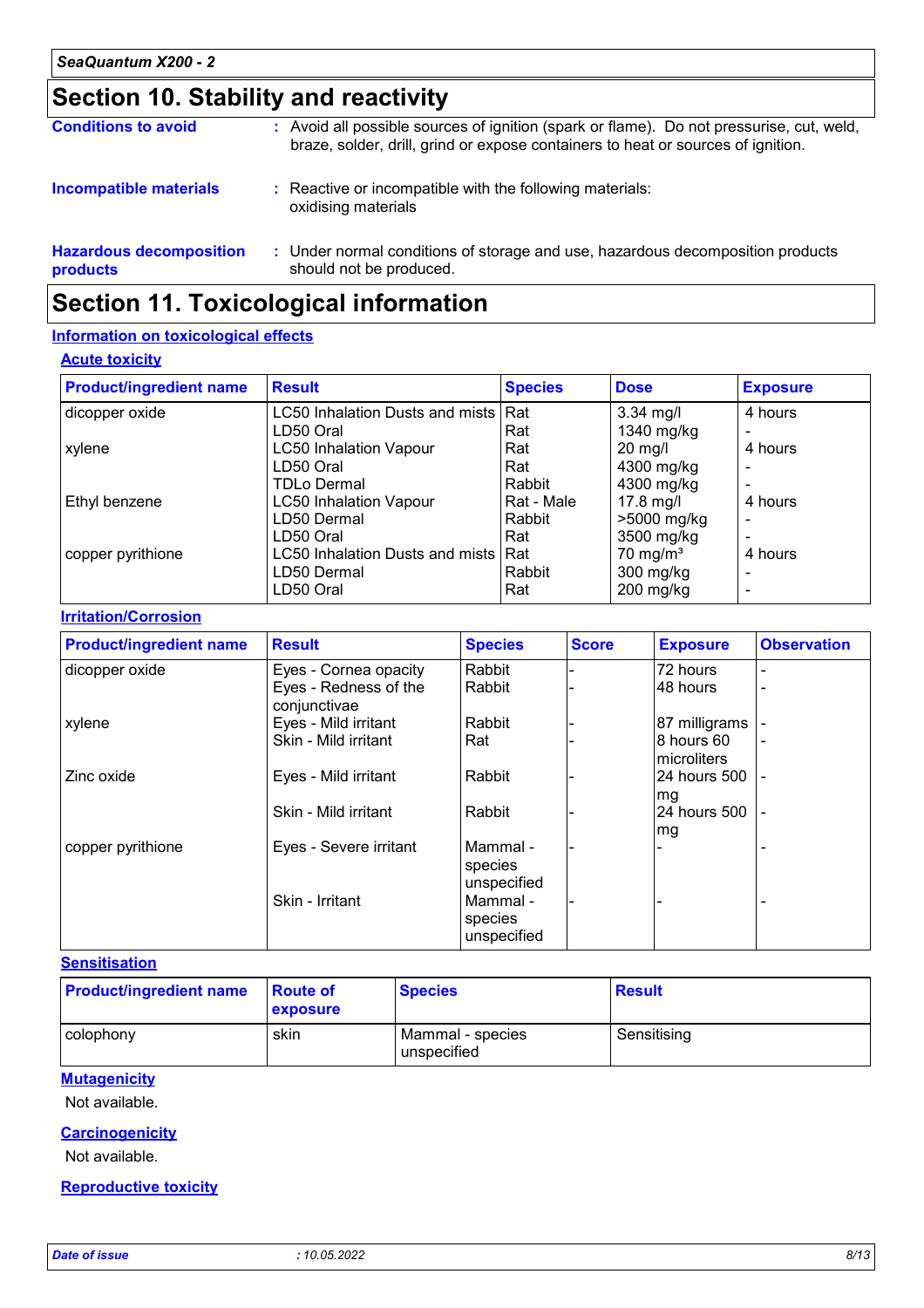# **Section 11. Toxicological information**

| <b>Product/ingredient name</b> | <b>Maternal</b><br>toxicity | <b>Fertility</b> | Developmental Species<br>toxin |                                 | <b>Dose</b>                           | <b>Exposure</b> |
|--------------------------------|-----------------------------|------------------|--------------------------------|---------------------------------|---------------------------------------|-----------------|
| copper pyrithione              |                             |                  | Positive                       | Mammal - species<br>unspecified | lRoute of<br> exposure <br>unreported | -               |

#### **Teratogenicity**

Not available.

#### **Specific target organ toxicity (single exposure)**

| <b>Name</b>                 | <b>Category</b> | <b>Route of</b><br>exposure | <b>Target organs</b>             |
|-----------------------------|-----------------|-----------------------------|----------------------------------|
| <b>xylene</b>               | Category 3      |                             | Respiratory tract<br>irritation  |
| hydrocarbons, C9, aromatics | Category 3      |                             | Respiratory tract<br>lirritation |
|                             | Category 3      |                             | l Narcotic effects               |
| copper pyrithione           | Category 3      |                             | Respiratory tract<br>irritation  |

#### **Specific target organ toxicity (repeated exposure)**

| <b>Name</b>          | <b>Category</b> | <b>Route of</b><br>exposure | <b>Target organs</b> |
|----------------------|-----------------|-----------------------------|----------------------|
| <b>Ethyl benzene</b> | Category 2      |                             | hearing organs       |
| copper pyrithione    | Category 1      |                             | nervous system       |

#### **Aspiration hazard**

| <b>Name</b>                 | Result                                |
|-----------------------------|---------------------------------------|
| xylene                      | <b>ASPIRATION HAZARD - Category 1</b> |
| <b>Ethyl benzene</b>        | <b>ASPIRATION HAZARD - Category 1</b> |
| hydrocarbons, C9, aromatics | <b>ASPIRATION HAZARD - Category 1</b> |

#### **Information on likely routes :** Not available.

#### **of exposure**

### **Potential acute health effects**

| <b>Eye contact</b>  | : Causes serious eye damage.                                   |
|---------------------|----------------------------------------------------------------|
| <b>Inhalation</b>   | : Harmful if inhaled.                                          |
| <b>Skin contact</b> | : Causes skin irritation. May cause an allergic skin reaction. |
| <b>Ingestion</b>    | : Harmful if swallowed.                                        |

#### **Symptoms related to the physical, chemical and toxicological characteristics**

| <b>Eye contact</b>  | : Adverse symptoms may include the following:<br>pain<br>watering<br>redness                           |
|---------------------|--------------------------------------------------------------------------------------------------------|
| <b>Inhalation</b>   | : No specific data.                                                                                    |
| <b>Skin contact</b> | : Adverse symptoms may include the following:<br>pain or irritation<br>redness<br>blistering may occur |
| <b>Ingestion</b>    | : Adverse symptoms may include the following:<br>stomach pains                                         |

#### **Delayed and immediate effects as well as chronic effects from short and long-term exposure**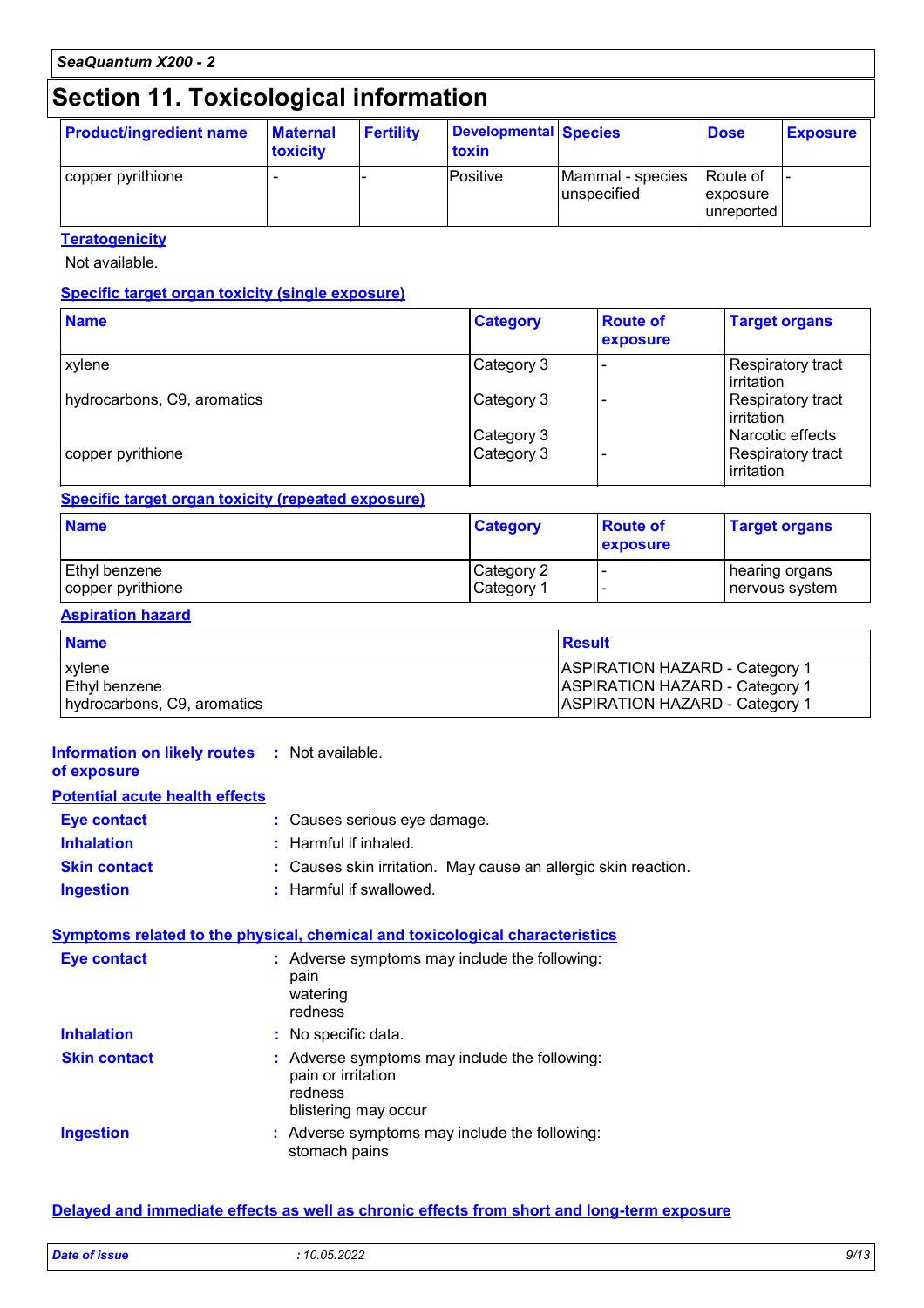# **Section 11. Toxicological information**

| <b>Potential immediate</b><br>effects        | : Not available.                                                                                                                                                               |  |
|----------------------------------------------|--------------------------------------------------------------------------------------------------------------------------------------------------------------------------------|--|
| <b>Potential delayed effects</b>             | : Not available.                                                                                                                                                               |  |
| <b>Long term exposure</b>                    |                                                                                                                                                                                |  |
| <b>Potential immediate</b><br><b>effects</b> | : Not available.                                                                                                                                                               |  |
| <b>Potential delayed effects</b>             | : Not available.                                                                                                                                                               |  |
| <b>Potential chronic health effects</b>      |                                                                                                                                                                                |  |
| Not available.                               |                                                                                                                                                                                |  |
| <b>General</b>                               | : May cause damage to organs through prolonged or repeated exposure. Once<br>sensitized, a severe allergic reaction may occur when subsequently exposed to very<br>low levels. |  |
| <b>Carcinogenicity</b>                       | : No known significant effects or critical hazards.                                                                                                                            |  |
| <b>Mutagenicity</b>                          | : No known significant effects or critical hazards.                                                                                                                            |  |
| <b>Teratogenicity</b>                        | : No known significant effects or critical hazards.                                                                                                                            |  |
| <b>Developmental effects</b>                 | : No known significant effects or critical hazards.                                                                                                                            |  |
| <b>Fertility effects</b>                     | : No known significant effects or critical hazards.                                                                                                                            |  |
|                                              |                                                                                                                                                                                |  |

#### **Numerical measures of toxicity**

#### **Acute toxicity estimates**

| <b>Route</b>                 | <b>ATE value</b> |
|------------------------------|------------------|
| Oral                         | 929.71 mg/kg     |
| Dermal                       | 5556.4 mg/kg     |
| Inhalation (vapours)         | $104.13$ mg/l    |
| Inhalation (dusts and mists) | $2.66$ mg/l      |

# **Section 12. Ecological information**

#### **Toxicity**

| <b>Product/ingredient name</b> | <b>Result</b>                      | <b>Species</b>                      | <b>Exposure</b> |
|--------------------------------|------------------------------------|-------------------------------------|-----------------|
| dicopper oxide                 | Acute LC50 0.075 mg/l Fresh water  | Fish - Danio rerio                  | 96 hours        |
|                                | Chronic NOEC 0.001 mg/l            | Algae                               |                 |
|                                | Chronic NOEC 0.0052 mg/l           | Algae                               |                 |
| xylene                         | Acute LC50 8500 µg/l Marine water  | Crustaceans - Palaemonetes<br>pugio | 48 hours        |
|                                | Acute LC50 13400 µg/l Fresh water  | Fish - Pimephales promelas          | 96 hours        |
| Ethyl benzene                  | Acute EC50 7700 µg/l Marine water  | Algae - Skeletonema costatum        | 96 hours        |
|                                | Acute EC50 2.93 mg/l               | Daphnia                             | 48 hours        |
|                                | Acute LC50 4.2 mg/l                | Fish                                | 96 hours        |
| Zinc oxide                     | Acute LC50 1.1 ppm Fresh water     | Fish - Oncorhynchus mykiss          | 96 hours        |
|                                | Chronic NOEC 0.02 mg/l Fresh water | Algae - Pseudokirchneriella         | 72 hours        |
|                                |                                    | subcapitata - Exponential           |                 |
|                                |                                    | growth phase                        |                 |
| hydrocarbons, C9, aromatics    | Acute EC50 <10 mg/l                | Daphnia                             | 48 hours        |
|                                | Acute IC50 <10 mg/l                | Algae                               | 72 hours        |
|                                | Acute LC50 <10 mg/l                | Fish                                | 96 hours        |
| copper pyrithione              | Acute EC50 0.022 mg/l              | Daphnia                             | 48 hours        |
|                                | Acute IC50 0.035 mg/l              | Algae                               | 120 hours       |
|                                | Acute LC50 0.0043 mg/l             | Fish                                | 96 hours        |
|                                | Chronic NOEC 0.00046 mg/l          | Algae - Skeletonema costatum        | 120 hours       |

#### **Persistence and degradability**

| <b>Dat</b><br>and the second second second to the second second to the second second to the second second to the second second second to the second second second second second second second second second second second second second seco<br>$  -$<br>. | 2000<br>$204-$<br>. | .<br>יש י |
|------------------------------------------------------------------------------------------------------------------------------------------------------------------------------------------------------------------------------------------------------------|---------------------|-----------|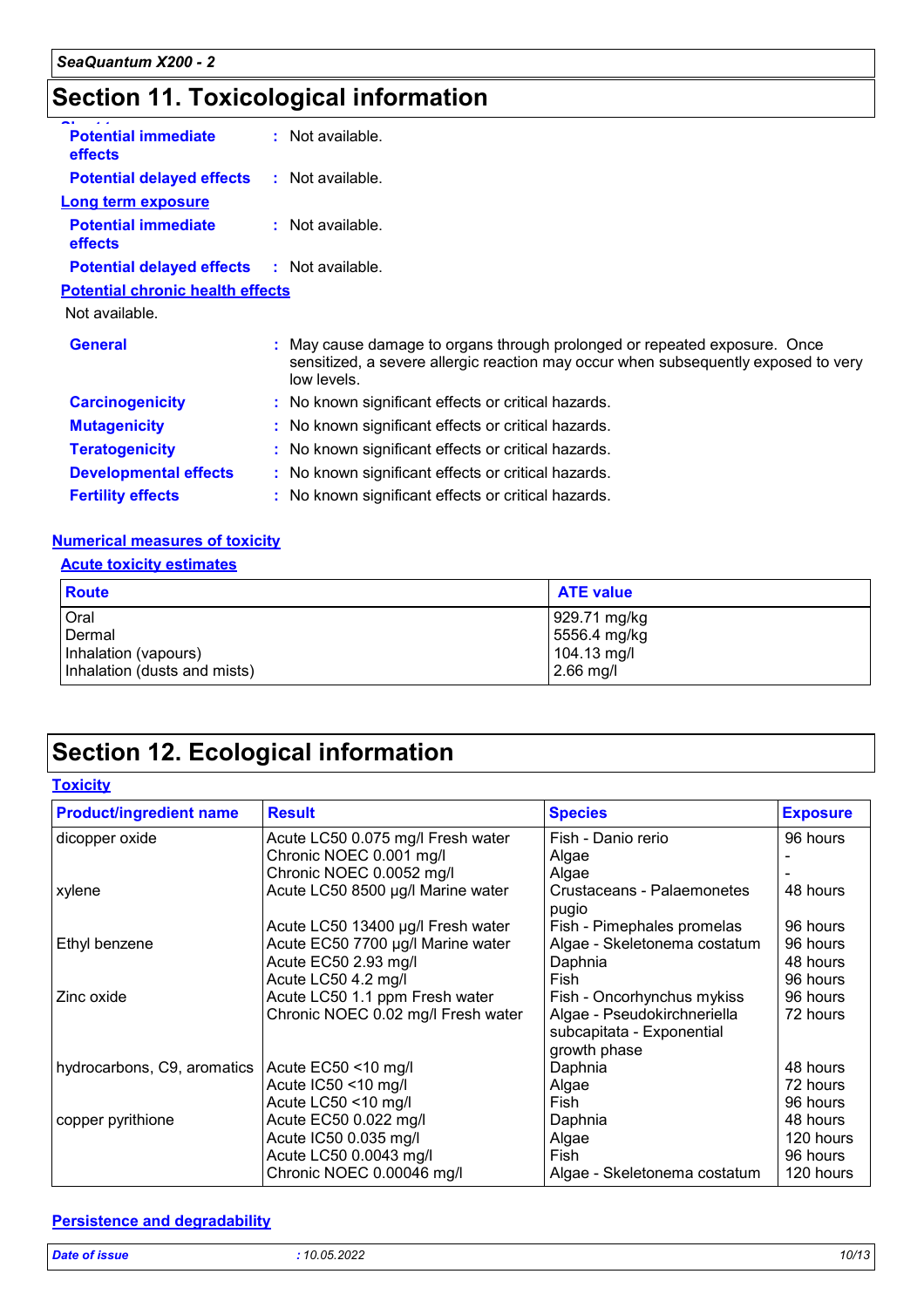### **Section 12. Ecological information**

| <b>Product/ingredient name</b> | <b>Aquatic half-life</b> | <b>Photolysis</b> | <b>Biodegradability</b> |
|--------------------------------|--------------------------|-------------------|-------------------------|
| dicopper oxide                 |                          |                   | Not readily             |
| <b>xylene</b>                  |                          |                   | <b>Readily</b>          |
| <b>Ethyl benzene</b>           |                          |                   | <b>Readily</b>          |
| l Zinc oxide                   |                          |                   | Not readily             |
| hydrocarbons, C9, aromatics  - |                          |                   | Not readily             |

#### **Bioaccumulative potential**

| <b>Product/ingredient name</b> | LoaP <sub>ow</sub> | <b>BCF</b>  | <b>Potential</b> |
|--------------------------------|--------------------|-------------|------------------|
| xylene                         | 3.12               | 8.1 to 25.9 | low              |
| Ethyl benzene                  | 3.6                |             | low              |
| l Zinc oxide                   |                    | 28960       | high             |
| colophony                      | 1.9 to 7.7         |             | high             |
| │hydrocarbons, C9, aromatics │ |                    | 10 to 2500  | high             |

#### **Mobility in soil**

| <b>Soil/water partition</b> | : Not available. |
|-----------------------------|------------------|
| <b>coefficient (Koc)</b>    |                  |

**Other adverse effects :** No known significant effects or critical hazards.

### **Section 13. Disposal information**

**Disposal methods :**

The generation of waste should be avoided or minimised wherever possible. Disposal of this product, solutions and any by-products should at all times comply with the requirements of environmental protection and waste disposal legislation and any regional local authority requirements. Dispose of surplus and nonrecyclable products via a licensed waste disposal contractor. Waste should not be disposed of untreated to the sewer unless fully compliant with the requirements of all authorities with jurisdiction. Waste packaging should be recycled. Incineration or landfill should only be considered when recycling is not feasible. This material and its container must be disposed of in a safe way. Care should be taken when handling emptied containers that have not been cleaned or rinsed out. Empty containers or liners may retain some product residues. Vapour from product residues may create a highly flammable or explosive atmosphere inside the container. Do not cut, weld or grind used containers unless they have been cleaned thoroughly internally. Avoid dispersal of spilt material and runoff and contact with soil, waterways, drains and sewers.

# **Section 14. Transport information**

|                                      | <b>UN</b>                                                                   | <b>ADR/RID</b>      | <b>IMDG</b>                                 | <b>IATA</b>                                                                 |
|--------------------------------------|-----------------------------------------------------------------------------|---------------------|---------------------------------------------|-----------------------------------------------------------------------------|
| <b>UN number</b>                     | <b>UN1263</b>                                                               | UN1263              | UN1263                                      | <b>UN1263</b>                                                               |
| <b>UN proper</b><br>shipping name    | Paint                                                                       | Paint               | Paint. Marine pollutant<br>(dicopper oxide) | Paint                                                                       |
| <b>Transport hazard</b><br>class(es) | 3                                                                           | 3<br>$\mathbf{Y}_2$ | 3<br>晢                                      | 3                                                                           |
| <b>Packing group</b>                 | $\mathbf{III}$                                                              | $\mathbf{III}$      | III                                         | $\mathbf{III}$                                                              |
| <b>Environmental</b><br>hazards      | Yes. The<br>environmentally<br>hazardous substance<br>mark is not required. | Yes.                | Yes.                                        | Yes. The<br>environmentally<br>hazardous substance<br>mark is not required. |
| <b>Date of issue</b>                 | : 10.05.2022                                                                |                     |                                             | 11/13                                                                       |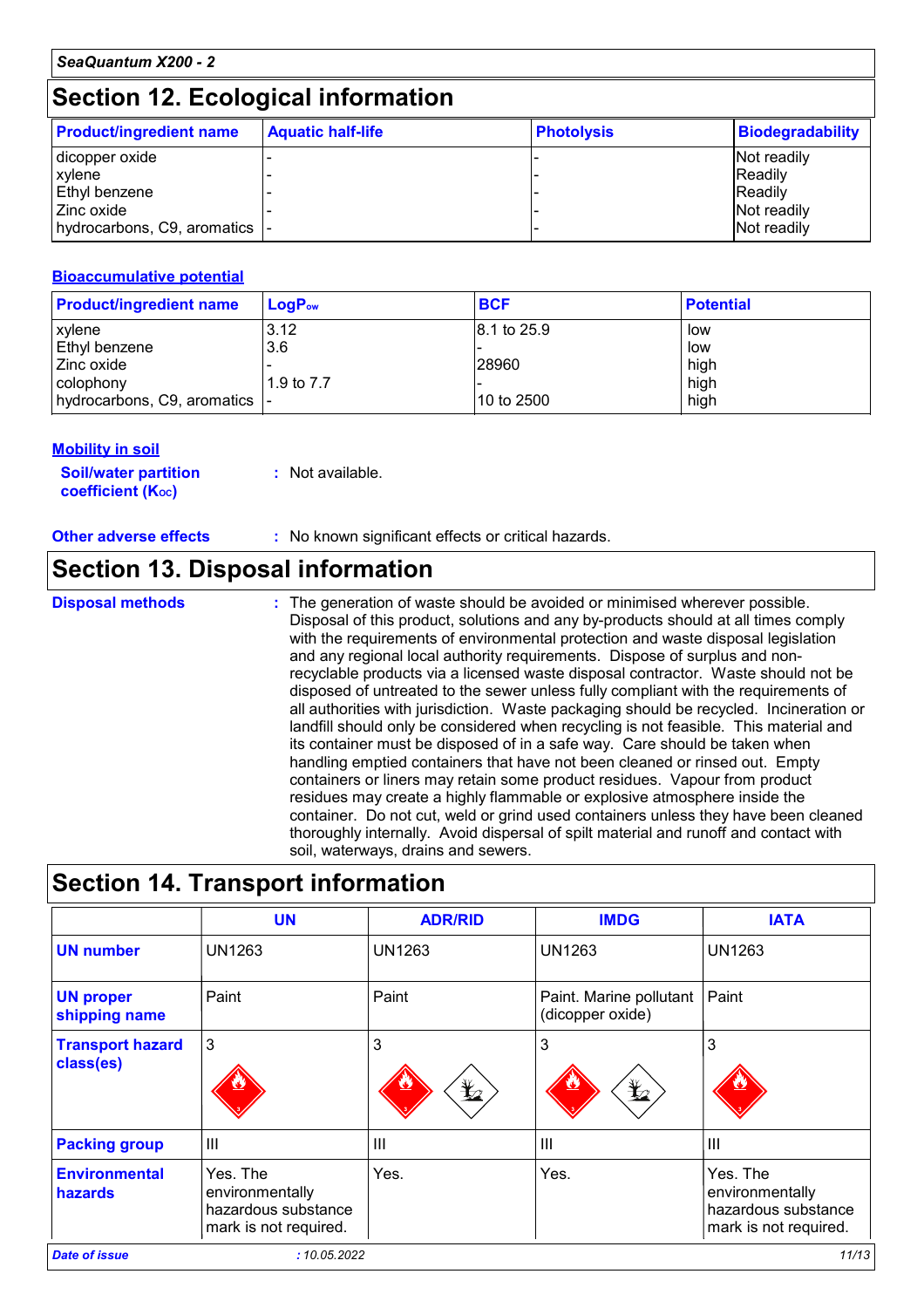### **Section 14. Transport information**

| <b>Additional</b><br><b>information</b> | The environmentally<br>hazardous substance<br>mark is not required<br>when transported in<br>sizes of $\leq 5$ L or $\leq 5$ kg.<br><b>Hazard identification</b><br>number 30<br>Tunnel code (D/E) | The marine pollutant<br>mark is not required<br>when transported in<br>sizes of $\leq$ 5 L or $\leq$ 5 kg.<br><b>Emergency</b><br>schedules F-E, S-E | The environmentally<br>l hazardous substance<br>mark may appear if<br>required by other<br>transportation<br>regulations. |
|-----------------------------------------|----------------------------------------------------------------------------------------------------------------------------------------------------------------------------------------------------|------------------------------------------------------------------------------------------------------------------------------------------------------|---------------------------------------------------------------------------------------------------------------------------|
|-----------------------------------------|----------------------------------------------------------------------------------------------------------------------------------------------------------------------------------------------------|------------------------------------------------------------------------------------------------------------------------------------------------------|---------------------------------------------------------------------------------------------------------------------------|

**Special precautions for user Transport within user's premises:** always transport in closed containers that are **:** upright and secure. Ensure that persons transporting the product know what to do in the event of an accident or spillage.

**Transport in bulk according :** Not available. **to IMO instruments**

### **Section 15. Regulatory information**

**Malaysia Inventory (EHS Register) :** Not determined

#### **International regulations**

**Chemical Weapon Convention List Schedules I, II & III Chemicals** Not listed.

#### **Montreal Protocol**

Not listed.

#### **Stockholm Convention on Persistent Organic Pollutants**

Not listed.

#### **UNECE Aarhus Protocol on POPs and Heavy Metals**

Not listed.

### **Section 16. Other information**

| <b>History</b>                    |                                                                                                                                                                                                                                                                                                                                                                                                                                                                                                                                                                        |
|-----------------------------------|------------------------------------------------------------------------------------------------------------------------------------------------------------------------------------------------------------------------------------------------------------------------------------------------------------------------------------------------------------------------------------------------------------------------------------------------------------------------------------------------------------------------------------------------------------------------|
| Date of printing                  | : 10.05.2022                                                                                                                                                                                                                                                                                                                                                                                                                                                                                                                                                           |
| Date of issue/Date of<br>revision | : 10.05.2022                                                                                                                                                                                                                                                                                                                                                                                                                                                                                                                                                           |
| Date of previous issue            | : 04.05.2022                                                                                                                                                                                                                                                                                                                                                                                                                                                                                                                                                           |
| <b>Version</b>                    | : 1.05                                                                                                                                                                                                                                                                                                                                                                                                                                                                                                                                                                 |
| <b>Key to abbreviations</b>       | $\therefore$ ATE = Acute Toxicity Estimate<br><b>BCF</b> = Bioconcentration Factor<br>GHS = Globally Harmonized System of Classification and Labelling of Chemicals<br>IATA = International Air Transport Association<br>IBC = Intermediate Bulk Container<br><b>IMDG = International Maritime Dangerous Goods</b><br>LogPow = logarithm of the octanol/water partition coefficient<br>MARPOL = International Convention for the Prevention of Pollution From Ships,<br>1973 as modified by the Protocol of 1978. ("Marpol" = marine pollution)<br>UN = United Nations |

**Procedure used to derive the classification**